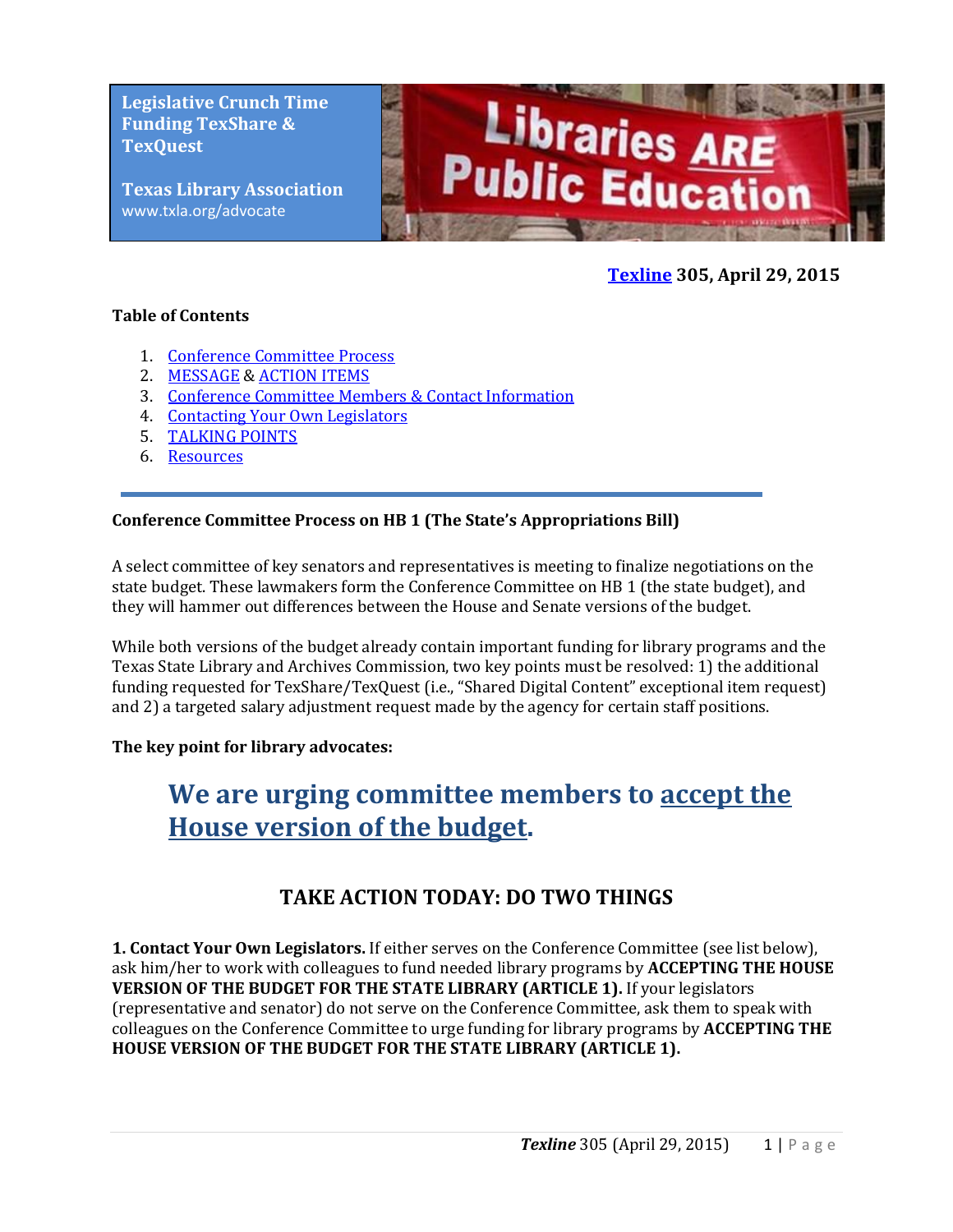**2. Contact members of the Conference Committee.** Ask them to fund needed library programs by **ACCEPTING THE HOUSE VERSION OF THE BUDGET FOR THE STATE LIBRARY (ARTICLE 1).**  See their contact information below.

<span id="page-1-0"></span>**The priority message for library advocates at this time:**

**Urge adoption of the House version of the budget proposal for the State Library (Article 1) which provides \$6 million in funding for the Shared Digital Content Exceptional Item (this is the item that covers additional funding for TexShare and TexQuest) and the \$900,000 salary adjustment request.** 

**Budget Conference Committee**

**Senate**

**Jane Nelson (Grapevine):** [Jane.Nelson@senate.state.tx.us;](mailto:Jane.Nelson@senate.state.tx.us) 512-463-0112 **Juan Hinojosa (McAllen)**: [Juan.Hinojosa@senate.state.tx.us;](mailto:Juan.Hinojosa@senate.state.tx.us) 512-463-0120 **Joan Huffman (Houston):** [Joan.Huffman@senate.state.tx.us;](mailto:Joan.Huffman@senate.state.tx.us) 512-463-0117 **Charles Schwertner (Bryan):** [Charles.Schwertner@senate.state.tx.us;](mailto:Charles.Schwertner@senate.state.tx.us) 512-463-0105 **Lois Kolkhorst (Brenham)**: [Lois.Kolkhorst@senate.state.tx.us;](mailto:Lois.Kolkhorst@senate.state.tx.us) 512-463-0118

**House**

**John Otto (Dayton):** [John.Otto@house.state.tx.us;](mailto:John.Otto@house.state.tx.us) 512-463-0570 **Sylvester Turner (Houston):** [Sylvester.Turner@house.state.tx.us;](mailto:Sylvester.Turner@house.state.tx.us) 512-463-0554 **Larry Gonzales (Round Rock):** [Larry.Gonzales@house.state.tx.us;](mailto:Larry.Gonzales@house.state.tx.us) 512-463-0670 **Trent Ashby (Lufkin):** [Trent.Ashby@house.state.tx.us;](mailto:Trent.Ashby@house.state.tx.us) 512-463-0508 **Sarah Davis (Houston):** [Sarah.Davis@house.state.tx.us;](mailto:Sarah.Davis@house.state.tx.us) 512-463-0389

**Contacting Your Own Legislators**

#### **[EMAIL LEGISLATORS](http://cqrcengage.com/alatx/app/write-a-letter?12&engagementId=96453)**

**[CALL LEGISLATORS](http://cqrcengage.com/alatx/app/make-a-call?4&engagementId=88653)**

# **MESSAGE: Accept the House version of the budget for the State Library and Archives Commission (Article 1). We must have Shared Digital Content funded.**

# <span id="page-1-1"></span>**Talking Points**

#### **General Talking Points**

- In 2011, funding for statewide library programs was cut by over 90%. General Revenue at the Texas State Library and Archives Commission was reduced by 65% (over \$25 mil). Today, funding for the agency remains below the 2011 level.
- Even if ALL of the State Library's exceptional items are funded, the agency would still be 18% BELOW its funding level prior to 2011!! Support libraries by continuing to rebuild library services this session!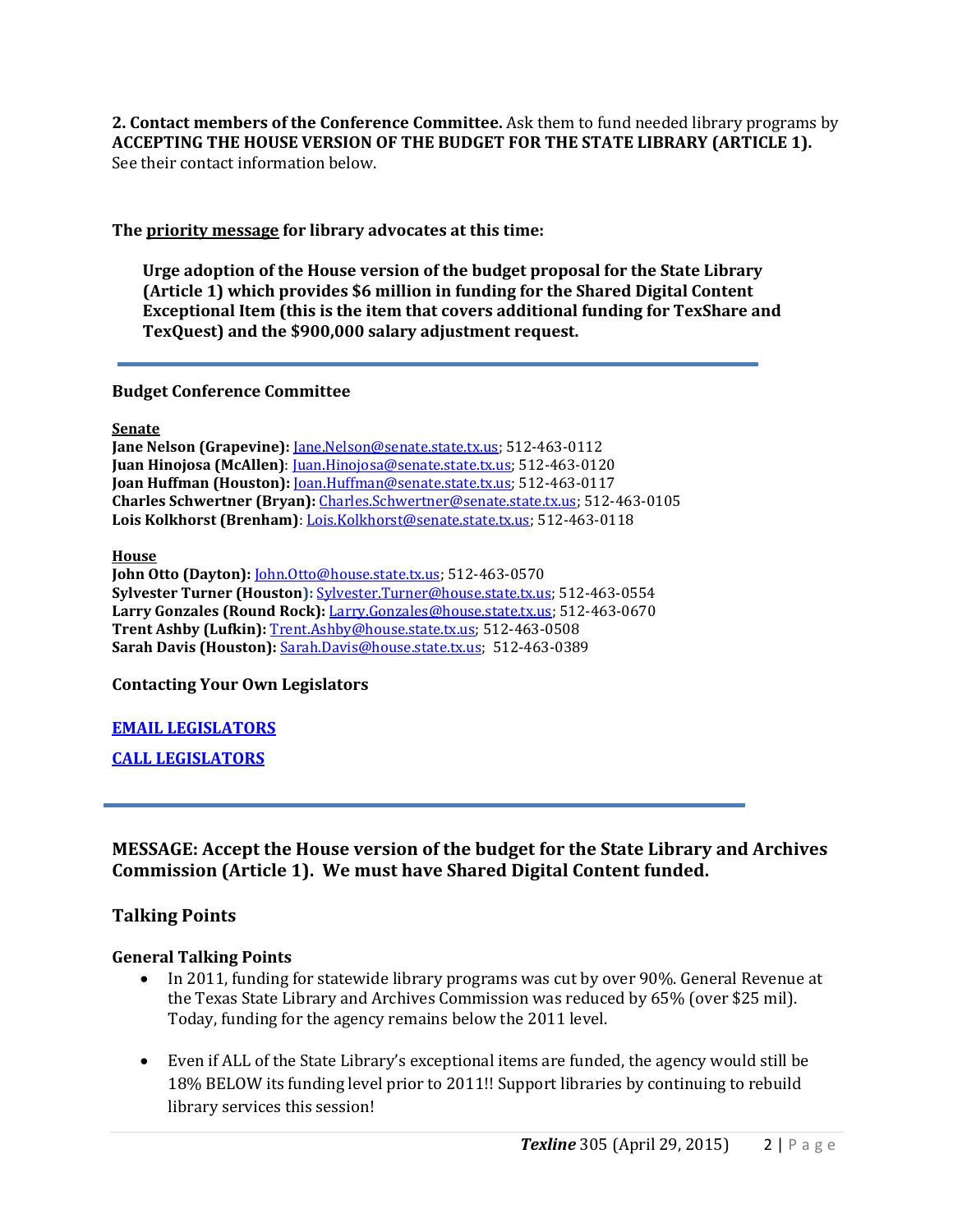#### **Shared Digital Content (TexShare/TexQuest) Talking Points.** [See additional information.](http://www.txla.org/sites/tla/files/Advocate/digitalcontentCONFERENCE.pdf)

- \$6 million in state funds builds digital educational collections throughout Texas. Through TexShare (for public and college library users) & TexQuest (for K-12 public schools), libraries support homework completion, college preparation, research, job searching, test preparation & instruction.
- Digital content through our state's libraries form an efficient and effective infrastructure that supports education and economic development throughout Texas.
- With millions of Texans making hundreds of millions of searches and uses of these resources, we know that TexShare and TexQuest support learning and business activity at all levels.
- This program leverages the purchasing power of the state and reaps enormous savings. A conservative Return on Investment (ROI) for this service shows that, for every \$1 spent, taxpayers gain \$8 of valuable resources.
- Texas libraries carry out the state's priorities of educating the public, supporting workers and economic vitality, and promoting literacy at all levels. In this knowledge-based economy, digital resources, educational programs, and information services are critical.

#### **Targeted Salary Adjustment at TSLAC Talking Points.** [See additional information.](http://www.txla.org/sites/tla/files/Advocate/salaryadjustment%20flyer.pdf)

- \$900,000 addresses salary deficiencies.
- The 65% loss of GR in 2011 created systemic problems from which the agency has not yet recovered.
- 85% of staff is below the mid-point of the state salary range.
- The request would bring 72 positions to mid-point of state salary range.

#### **HOUSE AND SENATE TSLAC BUDGET RECOMMENDATIONS**

The State Library and Archives Commission budget is found in Article 1 of the State Appropriations Bill (HB1).

Both the House and Senate versions of the budget fund the base budget (amount needed for continuation of current services at current level).

Of the Exceptional Items Requests (these items are the funding requests an agency makes for additional funds for existing or new programs),

- Both the House and Senate provide funding for the agency's e-archives request.
- Neither funded the workforce development items
- The House funded \$6 million of the agency's request for additional funds for TexShare/TexQuest but the Senate did not.